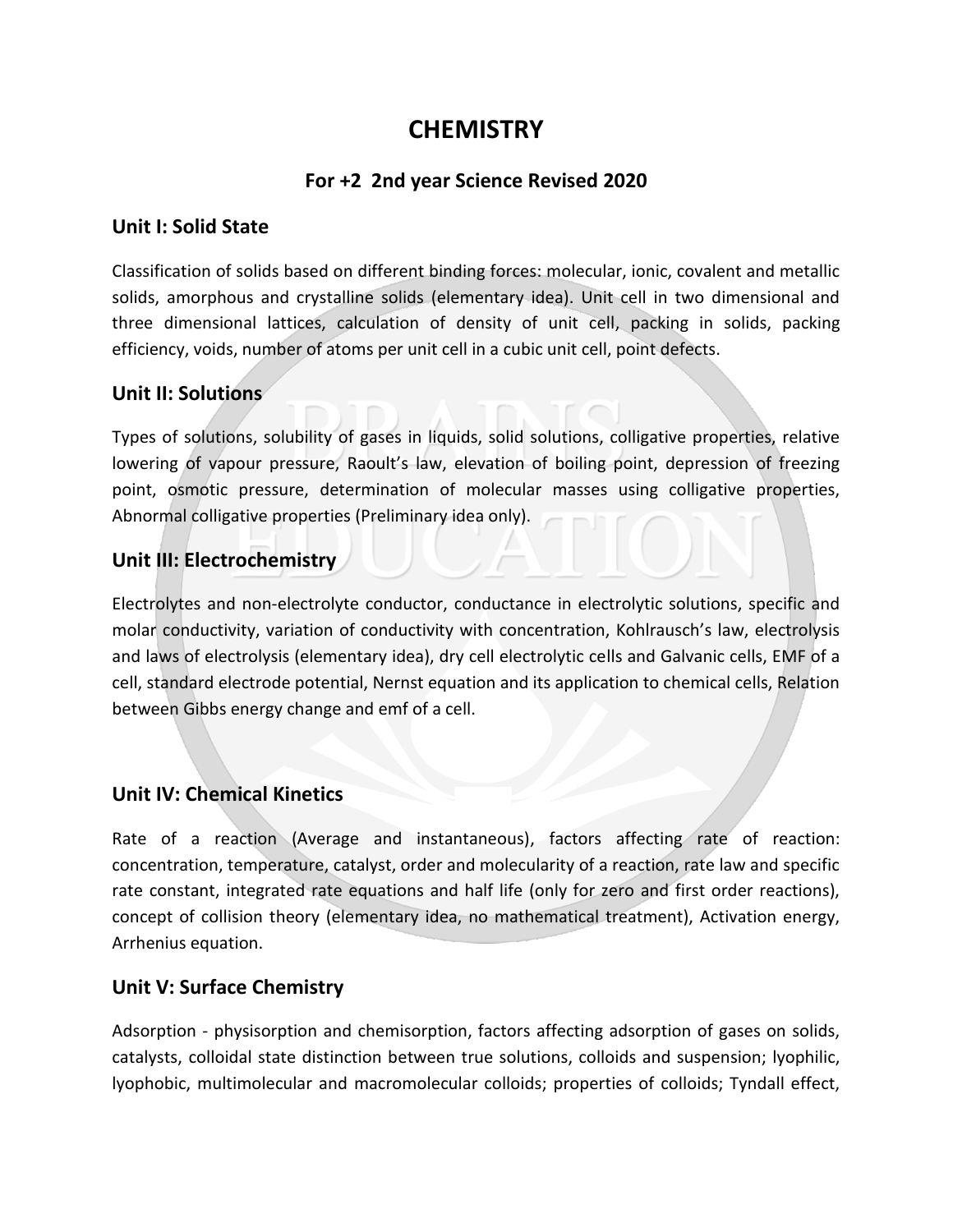Brownian movement, electrophoresis, coagulation, emulsion - types of emulsions. Unit VI: General Principles and Processes of Isolation of Elements Principles and methods of extraction concentration, oxidation, reduction - electrolytic method and refining.

#### **Unit VII: p - Block Elements**

**Group15 Elements:** General introduction, electronic configuration, occurrence, oxidation states, trends in physical and chemical properties; nitrogen preparation properties & uses; compounds of nitrogen, preparation and properties of ammonia, oxides of nitrogen (Structure only); Phosphorus – allotropic forms.

**Group 16 Elements:** General introduction, electronic configuration, oxidation states, occurrence, trends in physical and chemical properties, dioxygen: Preparation, Properties and uses, classification of oxides, Ozone, Sulphur allotropic forms; compounds of sulphur: Preparation properties and uses of sulphur dioxide, sulphuric acid, properties and uses; oxoacids of sulphur (Structures only).

**Group 17 Elements:** General introduction, electronic configuration, oxidation states, occurrence, trends in physical and chemical properties; compounds of halogens, Preparation properties and uses of chlorine and hydrochloric acid, interhalogen compounds, oxoacids of halogens (structure only).

**Group 18 Elements:** General introduction, electronic configuration, occurrence, trends in physical and chemical properties, uses.

# **Unit VIII: d and f Block Elements**

General introduction, electronic configuration, occurrence and characteristics of transition metals, general trends in properties of the first row transition metals - metallic character, ionization enthalpy, oxidation states, ionic radii, colour, catalytic property, magnetic properties, interstitial compounds, alloy formation.

# **Unit IX: Coordination Compounds**

Coordination compounds - Introduction, ligands, coordination number, colour, magnetic properties and shapes, IUPAC nomenclature of mononuclear coordination compounds. Bonding, Werner's theory, VBT and CFT.

#### **Unit X: Haloalkanes and Haloarenes**

**Haloalkanes:** Nomenclature, nature of C-X bond, preparation from alcohols, halogenations of alkanes, alkenes, Sandmeyer's reaction, halogen exchange reaction, physical properties and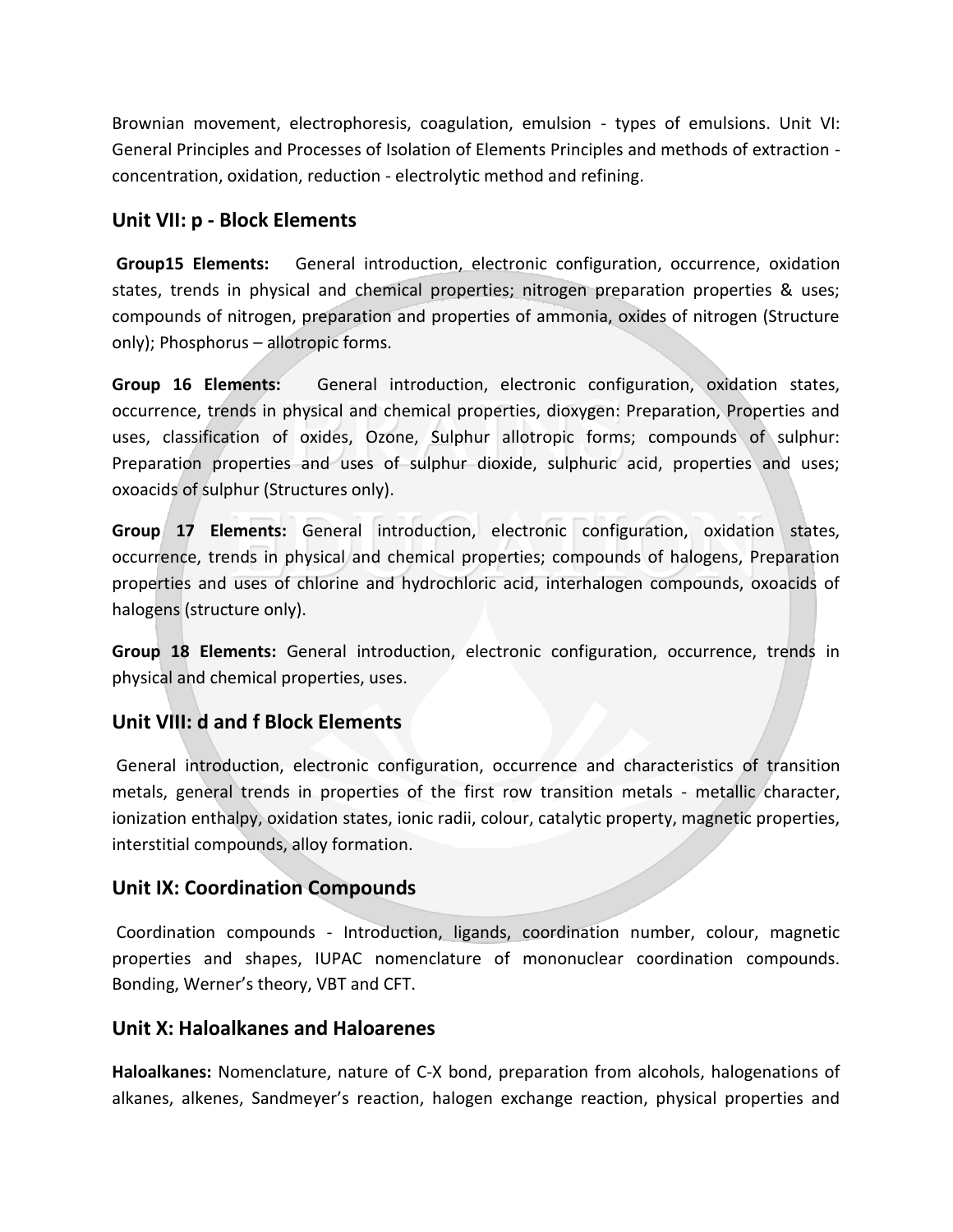chemical properties, nucleophilic substitution reactions (unimolecular and bimolecular), stereochemical effect of substitution reaction, elimination reaction, Electrophilic substitution reactions (halogenations, nitration, sulphonation), Friedel-Crafts reaction, reaction with metals (Wurtz Fittig and Fittig reaction), optical rotation.

**Haloarenes:** Nature of C - X bond, substitution reactions (Directive influence of halogen in monosubstituted compounds only.

# **Unit XI: Alcohols, Phenols and Ethers**

**Alcohols:** Nomenclature, methods of preparation, from alkenes, carbonyl compounds, Grignard reagent, physical properties and chemical properties (of primary alcohols only),esterification, reaction with (hydrogen halide, phosphorus trihalide Oxidation (identification of primary, secondary and tertiary alcohols mechanism of dehydration).

**Phenols:** Nomenclature, methods of preparation from haloarenes, benzene sulphonic acid, diazonium salt, cumene, physical properties and chemical properties, acidic nature of phenol, esterification, Electrophilic aromatic substitution (halogenations, nitration) ReimerTiemann reaction, reaction with Zn dust, oxidation.

**Eithers :**Nomenclature, methods of preparation dehydration of alcohols, Williamson synthesis, physical properties and chemical properties, formation of alcohols, Electrophilic substitution ( halogenations, nitration, Friedel-Craft reaction.

# **Unit XII : Aldehydes, Ketones and Carboxylic Acids**

**Aldehydes and Ketones :** Nomenclature nature of carbonyl group methods of preparation, from alcohols (oxidation and dehydrogenation), ozonolysis of alkenes, hydration of alkynes, preparation of ketones from acyl chlorides and nitriles, preparation of acetone by FriedelCraft acylation reaction, physical properties and chemical properties, nucleophillic addition reaction with hydrogen cyanide, sodiumhydrogen sulphite, reaction with NH3 and NH2-G compounds (Hydrazine, hydroxyl amine, semicarbazide, phenyl hydrazine, 2,4-dinitro phenylhydrazine), alcohol, Grignard reagent, Clemmensen reaction, Wolff-Kishner reduction, Fehling's Test, Tollen's Test, haloform reaction, Aldol condensation, Cannizzaro's reaction, special reaction of (formaldehyde with ammonia and acetone with concentrated sulphuric acid), Electrophilic substitution reactions of aromatic aldehydes and ketones.

**Carboxylic Acids :** Nomenclature, acidic nature, methods of preparation, from primary alcohols, aldehydes, anhydrides, esters, nitriles and Grignard reagent, preparation of benzoic acid from toluene and benzanilide, physical properties, chemical properties, reaction with (metals, alkalies, PCl3, PCl5, SOCl2, NH3), formation of anhydride, esterification, reduction,